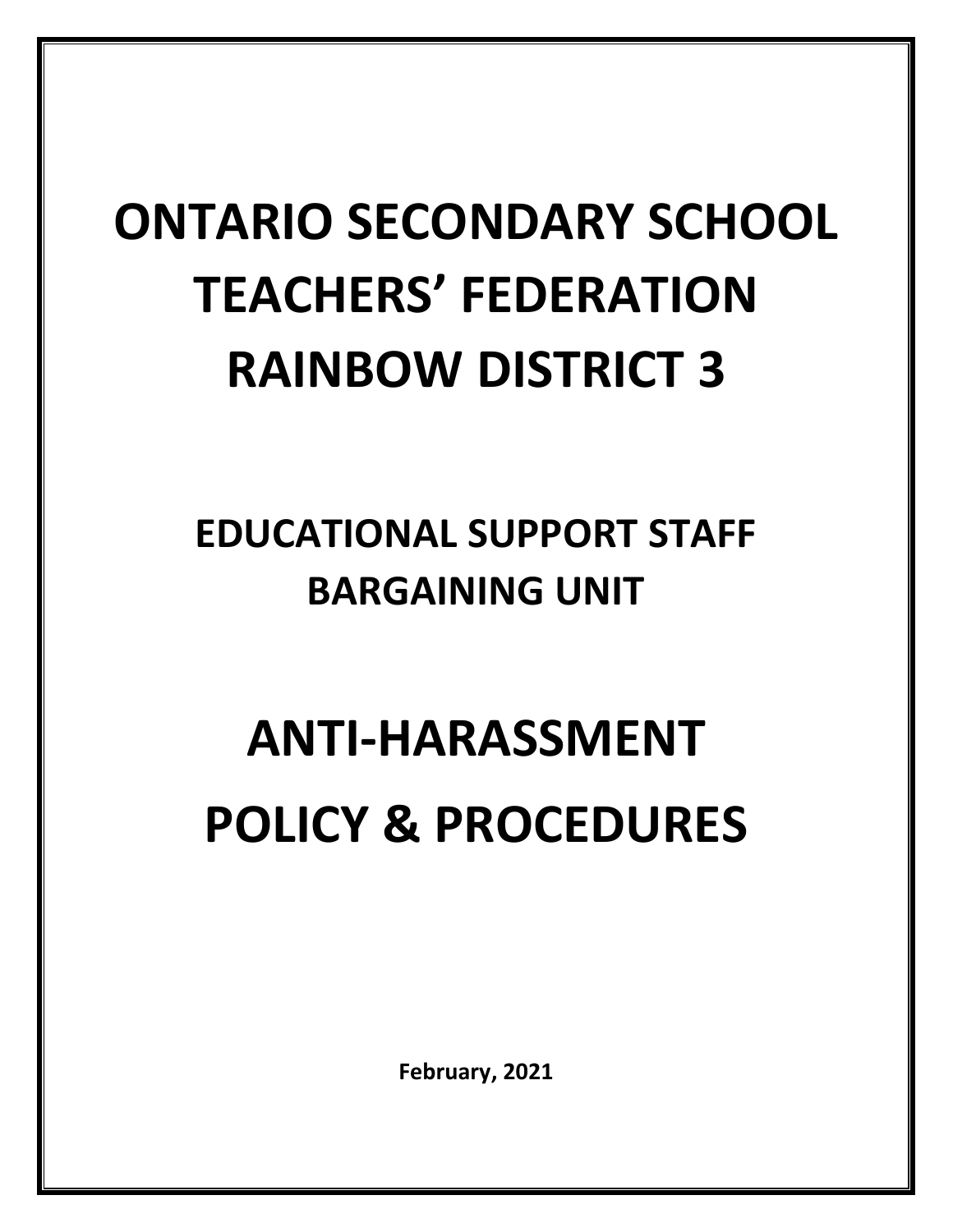#### **OSSTF District 3 Educational Support Staff Bargaining Unit (ESSU) Anti-Harassment Policy**

#### **A. Principles of Respectful Workplace and Federation Environments**

A member of OSSTF District 3 ESSU has the right to a workplace and union environment free from harassment and bullying.

Harassment and/or discrimination are not joking matters. They have a destructive effect on the workplace environment, individual wellbeing, and union solidarity. Such actions are not only destructive, they can be illegal.

Inadvertent, hidden and system harassment and/or discrimination must be identified and addressed. The roots of system harassment and discrimination include but are not limited to racism, sexism, homophobia and transphobia. OSSTF District 3 ESSU does not condone harassment and/or discrimination on the basis of age, national or ethnic origin, colour, religion, sex, gender identity, sexual orientation, rate, socio-economic status or mental or physical disability.

Harassment and/or discrimination can take many forms and may be verbal, physical or psychological. They can involve a wide range of actions including comments, gestures or looks, pictures, messages, touching, or more aggressive actions. These acts may be indirect or overt; they may be isolated or repeated.

Acts of harassment and/or discrimination are always degrading, unwelcome and coercive. They are always unacceptable.

As members of OSSTF District 3 ESSU, our goal must be to protect human rights, to promote mutual respect and trust, and to foster inclusion.

We cannot condone or tolerate intimidating, demeaning, hostile and aggressive behaviour against another member. We cannot condone these behaviours when we witness them.

As OSSTF District 3 ESSU members, we must speak out against this conduct and stand together to protect human rights. We must take action.

OSSTF District 3 ESSU is committed to strengthening member solidarity. In addition to representing members' interests in the workplace, OSSTF takes seriously its own responsibility to ensure that members are treated with respect and dignity, whether it is in the course of fulfilling duties as an officer of the federation, or while participating at locally sponsored OSSTF District 3 ESSU events and meetings.

Any member who feels targeted by harassment and/or discrimination must be able to speak up and know their concerns will be responded to immediately in accordance with OSSTF District 3 ESSU Bylaws and the Resolution and Complaint Process as found in the OSSTF District 3 ESSU Policies and Procedures.

#### **B. Policy and Procedures**

#### What is Harassment?

Harassment and discrimination can take many forms and may be verbal or psychological. They can involve a wide range of actions, including comments, gestures or looks, pictures, messages, touching, or more aggressive actions. These acts may be indirect or overt, they may be isolated or repeated.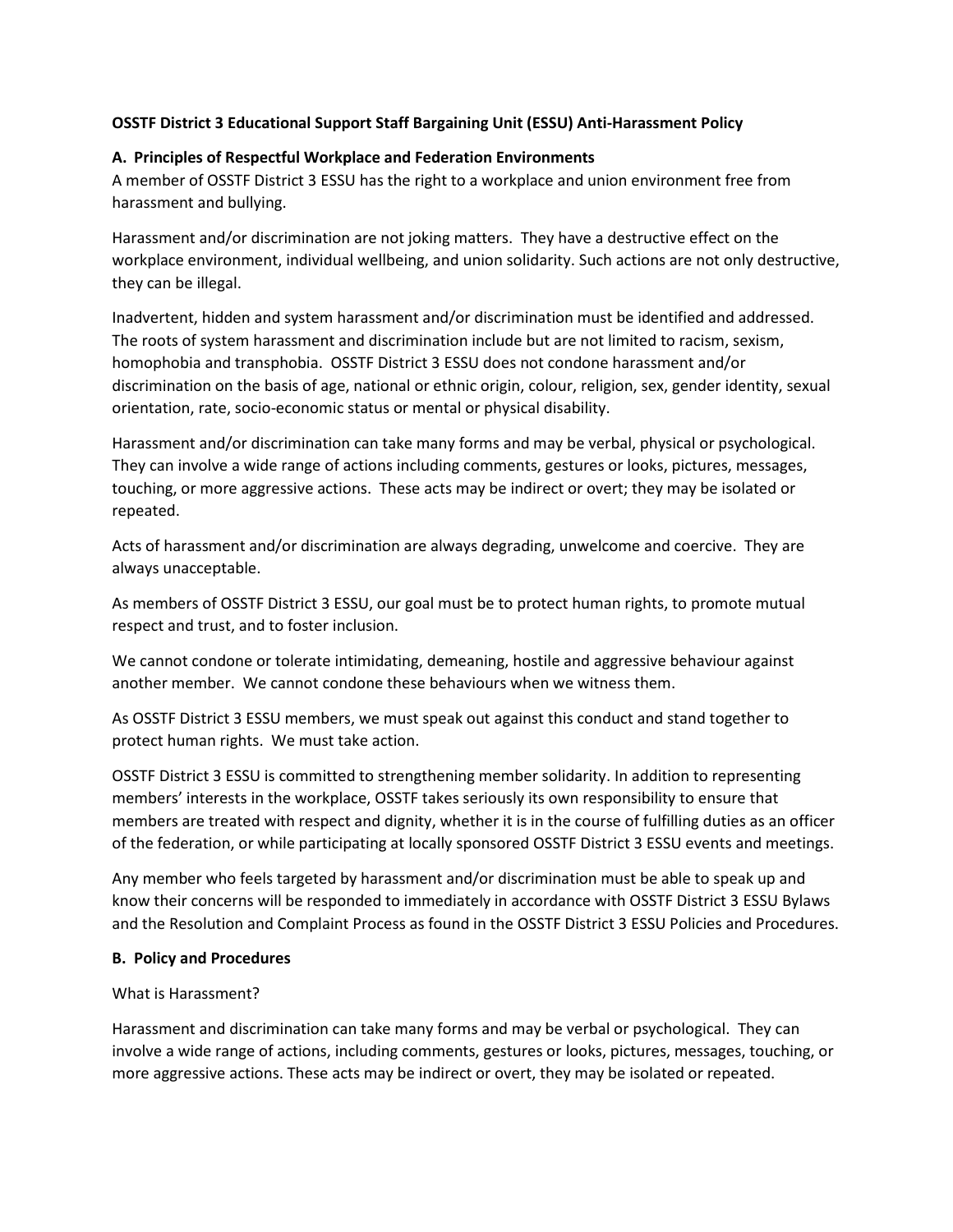These actions may relate to, but are not restricted to, an individual's race, ancestry, place of origin, colour, ethnic origin, citizenship, creed, sex, sexual orientation, gender identity, age, record of offences, religion, marital status, socio-economic status, family status, or mental or physical disability.

#### What is not Harassment?

Vigorous professional debate or disagreement during federation discussion or during meetings, in and of itself, does not constitute harassment. Similarly, firm advice given by federation officers/representatives does not constitute harassment, nor do innate personal attributes in and of themselves, such as a naturally loud voice, physical appearance, or substantial physical size.

#### **Complaint Resolution Procedure**

#### Step 1

The member, or an advocate acting on behalf of the member, verbally or in writing, should make known to the individual that their conduct/behaviour constitutes harassment or discrimination and is unwelcome. The member, or advocate, should request that the offensive behaviour(s) cease.

#### Step 2

If the member (or advocate) is not comfortable approaching the individual or if there is a recurrence of such behaviour(s) following a resolution at Step 1, the member should approach a designated Anti-Harassment Officer at the activity and ask the officer to act on their behalf. If no Anti-Harassment Officer has been designated, the member should approach the OSSTF representative in charge of the event or activity (i.e., the presiding officer) and request that the complaint be addressed. If the incident arises during the course of a member fulfilling their duties as an officer of the federation, the member should approach their Bargaining Unit President.

#### Step 3

The Anti-Harassment Officer (or appropriate designate), upon request of the complainant, will investigate the complaint promptly and confidentially, including separately interviewing the parties and any witness, with a view to resolving the problem informally and having any offensive behaviour(s) stop.

Resolutions at this stage may include (but are not limited to): dismissal of the complaint as vexatious, frivolous, or not meeting the definition of harassment, a verbal apology, a warning from the presiding federation officer, or relocation of the respondent within the venue. If, in the judgment of the Anti-Harassment Officer and/or presiding federation officer, the offending member should leave the activity or event, such a request will be made, and appropriate steps taken to ensure compliance.

#### Step 4

If the complaint cannot be resolved informally, the Anti-Harassment Officer (or designate) will ensure that the federation event or activity can proceed without further harassment. The complainant will be asked to put the complaint and all relevant information in writing. If the complainant chooses to provide such a written complaint, it will be submitted to the Bargaining Unit President or designate for action. As per the District 3 ESSU Anti-Harassment Policy and Procedures, the Anti-Harassment Officer and/or designate will conduct an investigation, determine if the behaviour falls under the definition of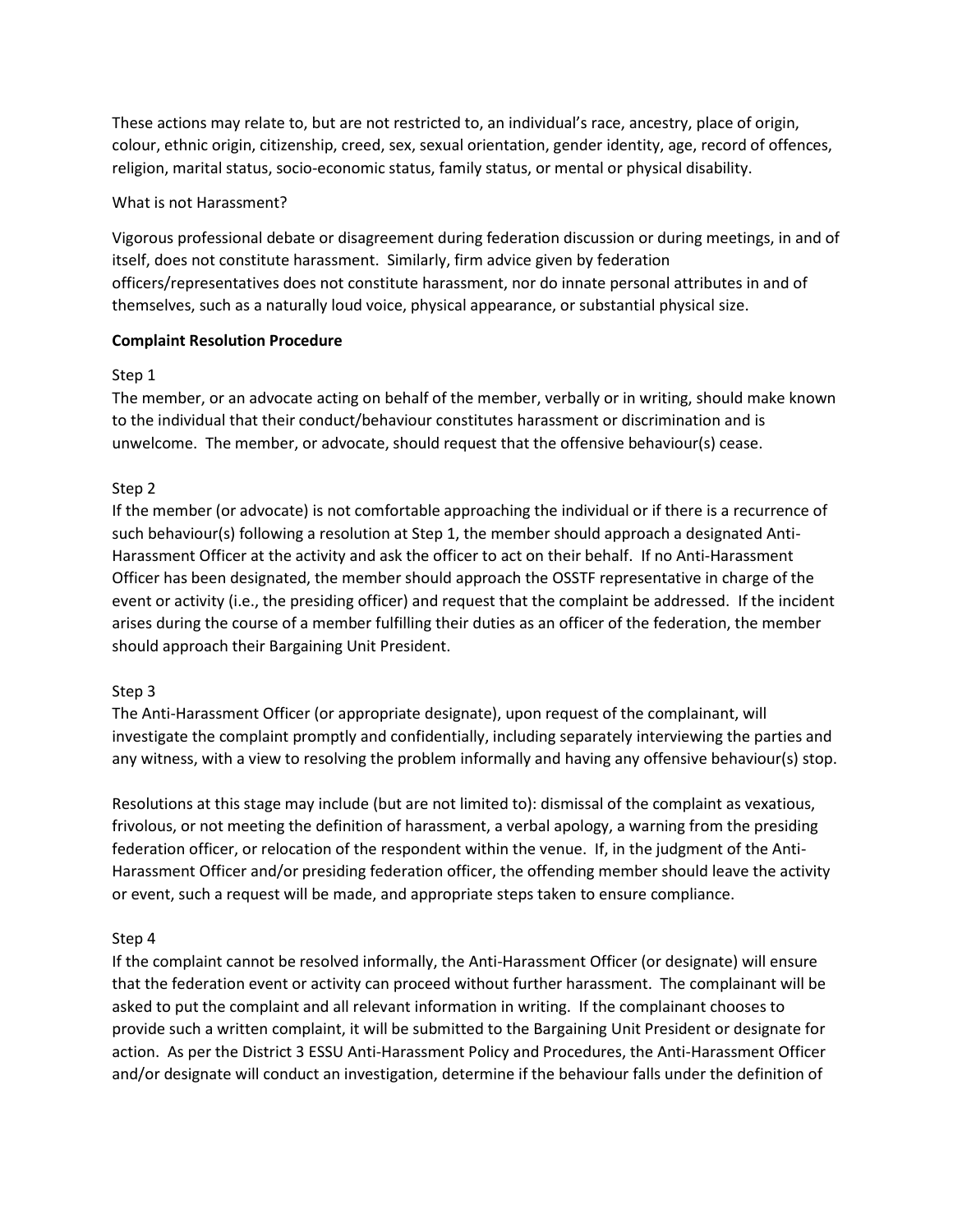harassment, and decide on appropriate remedial action. The parties (Complainant, Respondent) involved will receive a written report stating the findings and any action taken.

The complainant may request District 3 ESSU officers to assist in filing the written complaint. The respondent may request District 3 ESSU officers to assist in preparing a rebuttal, defense, or appeal.

Decisions made by the Anti-Harassment Officer or designate may be reviewed by the Bargaining Unit at the request of the member.

The Bargaining Unit shall keep a confidential file of all records and reports related to the investigation of written complaints for a period of five years.

None of the above restricts a member's right to file a complaint with the Ontario Human Rights Commission or to make a complaint to police.

#### **Anti-Harassment Appeals Procedure:**

Members of District 3 ESSU affected by a decision resulting from a complaint under the District 3 ESSU Anti-Harassment Policy and Procedures may appeal this decision using the following procedure:

#### Step 1

Within twenty (20) days of the decision, the affected member (herein called the Appellant) shall submit a request in writing to the Bargaining Unit Executive for an Appeal Hearing.

#### Step 2

Within fifteen (15) days of receiving the request, the Bargaining Unit Executive shall appoint three (3) members of the Bargaining Unit Executive (herein called the Appeals Committee) to consider the appeal.

#### Step 3

Within ten (10) days of the formation of the Appeals Committee, it shall meet to consider the appeal.

#### Step 4

The Appeals Committee shall review the complaint, the investigation process and findings, and the decision.

#### Step 5

Following the review, the Appeals Committee shall either confirm or modify the decision.

#### Step 6

The decision of the Appeals Committee shall be consistent with the Bargaining Unit Anti-Harassment Policy and Procedures.